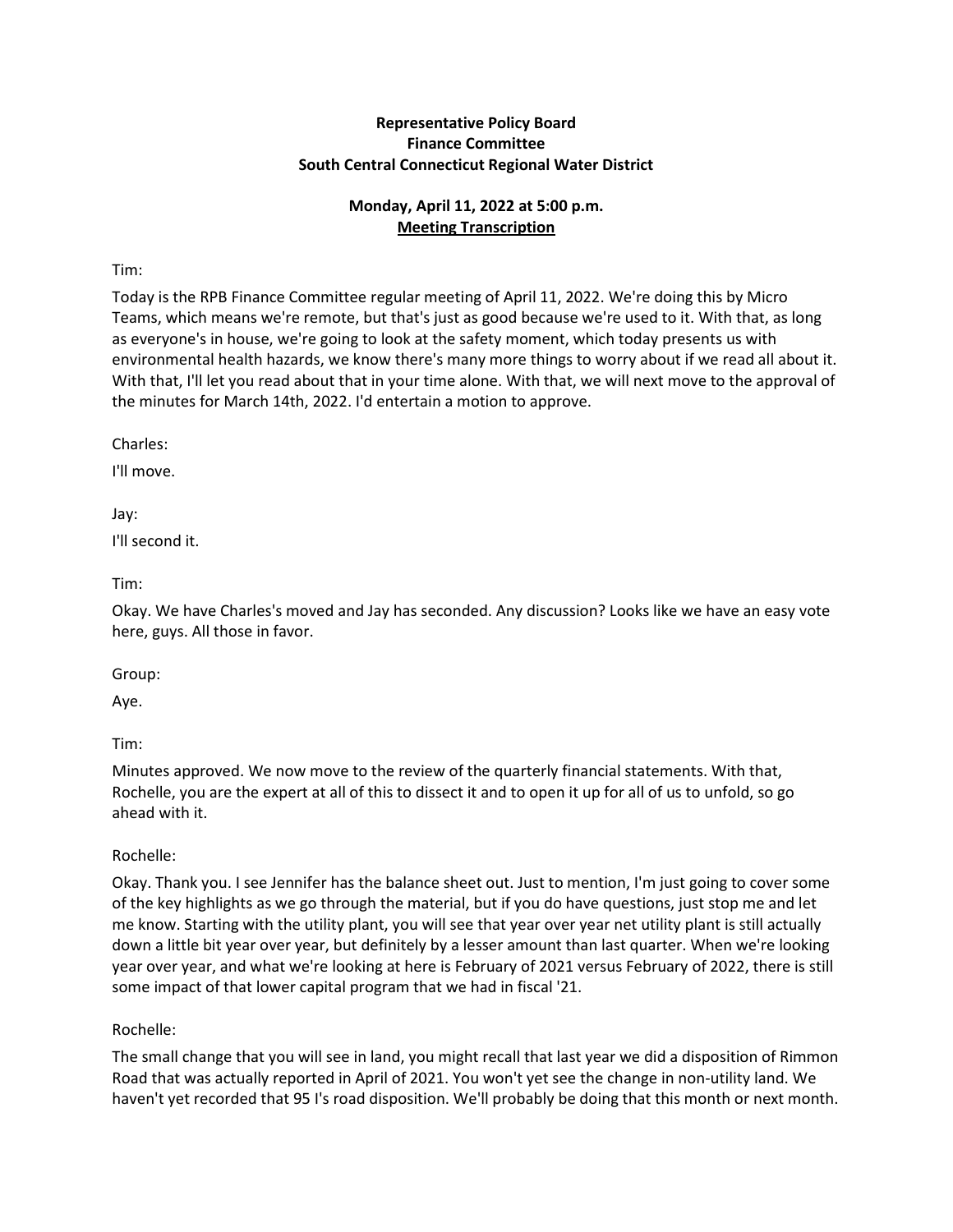## Rochelle:

Looking at the asset category. The asset category is actually down year over year by about 6 million, and there's some really key drivers of that. First, relative to cash and cash equivalence. I just want to mention there that that reduction of about that 3 million, what's actually happening there, you might recall at the end of fiscal '21 we actually moved \$3 million out of the general fund into the construction fund. That is really moving it into a restricted asset. We did that to help mitigate the debt financing for at the time the upcoming rate application. The good news is the increases that we've seen year over year in cash and cash equivalence within the revenue fund are almost offsetting that 3 million, but not quite.

### Rochelle:

The other really big change that you'll see here within this category is an accrued revenue. That's not really unexpected, in that when we converted to monthly billing in the month of January, it does lower the accrued revenue that we record from a financial reporting perspective. That's really the key driver there. Then some other smaller changes across the various accounts.

### Rochelle:

The increase that you'll see in restricted assets, the 46, that 6 million, that is primarily due to the financing that we had done in January with our 36 series new monies. That is the key driver there and just some other net changes across the restricted asset accounts. Regulatory assets, that is primarily due to amortizations that we do throughout the year, as well as partially offsetting by the cost of issuance that we did, and that's primarily the 36 series. From the deferred charge on refunding, that's primarily amortization, it's just a relatively small change to that account based on the 36 series. Then the pension plans and the OPEB, the bigger changes there would be based on our actuarial report as of 5/31/2022.

#### Rochelle:

On the liability side, you can see that year over year total liabilities are actually up by 9.7. Some key drivers there, again within the non-current liabilities, you see that there is an increase in the revenue bonds payable. Again, that's primarily due to the 36 series. Also, the increase that you see in the net premiums, that's also due to the 36 series. Good news there is we've had pretty significant premiums on our recent debt financing. DWSRF was also up year over year, and that's primarily due to that fourth and final traunch of financing that we did for the AMI project. That was DWSRF.

#### Rochelle:

The net pension and OPEB will be updated when we get the actuarial reports at the end that represent 5/31/2022. From the current liabilities, some key drivers here. There is a increase in the current portion of revenue bonds payable that 21,000,475, that represents the August 1st principle payment. As you're aware, we transfer monies into our debt service fund, basically throughout the year, so we're building to be able to pay that amount when it comes due on August 1st.

#### Rochelle:

A small increase in DWSRF, again, that's because of that fourth traunch of AMI financing that we did. Then the large change is in the notes payable. In February of last year we had an interim financing for that AMI project, and right now we just have our draw down note and we've only drawn down 50,500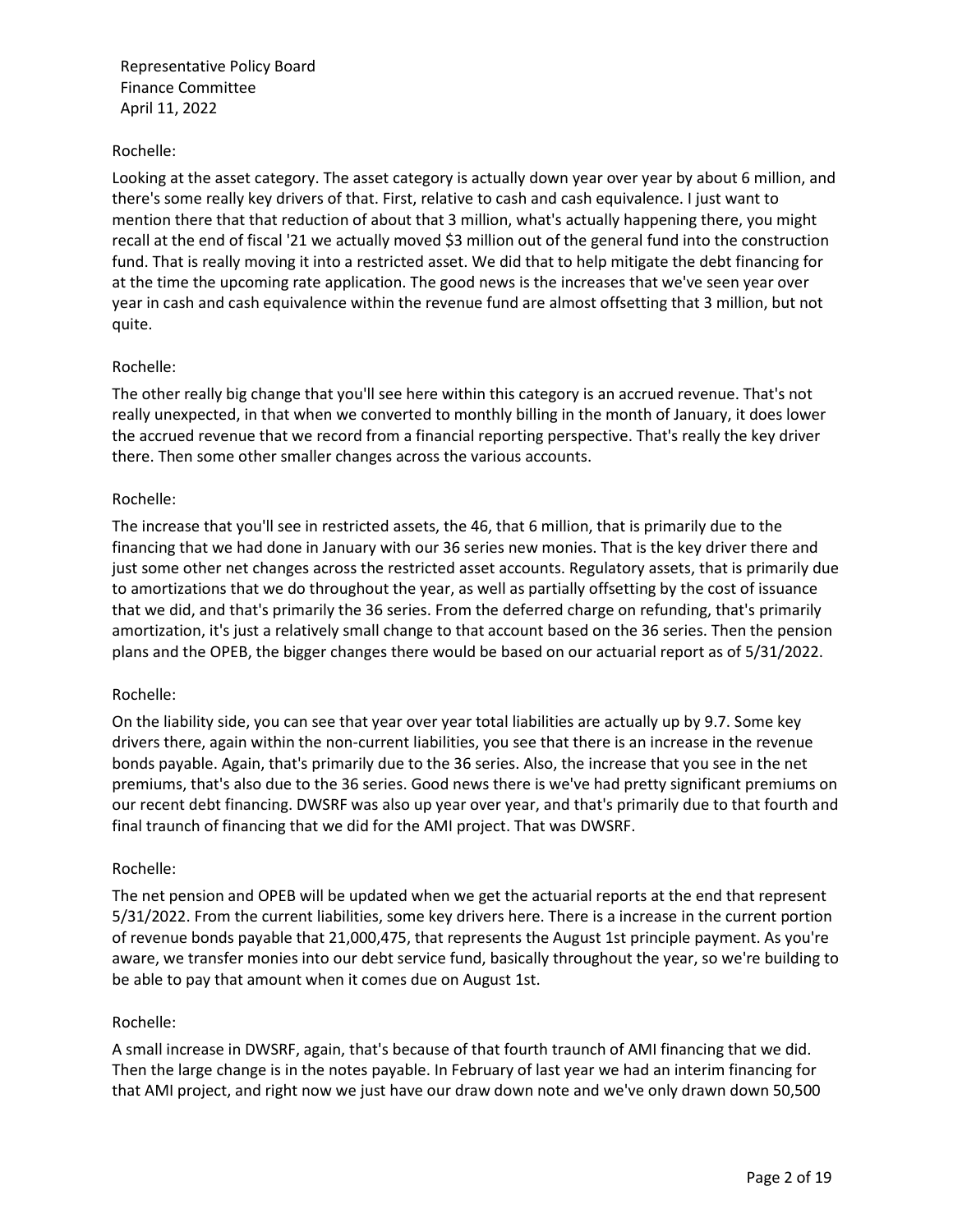just really for tax purposes, so to speak. It is a tax exempt note, and that's our draw down note that was approved a while ago to just give us a contingency plan should we have an emergency capital requirement, and if it would make sense to use interim financing.

# Rochelle:

Some other net changes across the current liability accounts resulting in a year over year change of about \$7.4 million reduction. The liabilities payable from restricted, just relatively small changes across those accounts. The deferred inflows of resources, again, that's primarily pension and OPEB related, and there'll be further updates when we get our actuarial report. Overall, good news is that overall our total net assets are a net position increase year over year by about 21.2 million. Are there any questions on the balance sheet?

### Jay:

Rochelle, just with the adjustments that have been made, what's the effect on depreciation? Unless I missed something you said on it.

### Rochelle:

Not really an impact on depreciation. We do book at estimated depreciation throughout the fiscal year and we'll true it up when we close out the final year. Right now, Jay, if you're referring to why there's a slight decrease in net utility plant, it's really due to fiscal '21 being a pretty low capital year. A little less capital going into in service than we've had in prior years. I expect that will reverse by the end of this fiscal year, I would expect.

Jay:

Yeah, okay. That's fine. Thank you.

Tim:

Rochelle, I had a question on the net pension liability dropping by almost 50%. Is that a reporting change? I mean, could you explain that impact for me, because that couldn't have gone away just out of luck.

#### Rochelle:

Actually, so that was as of 5/31/21. A key driver of that had to do with our investment returns based on the end of the year and other factors that come into play. I think based on where we stand as of the end of December, we're still in a good position relative to our funding level, and we'll see what happens with the market as we close out the year. We had good investment returns and that was really the primary driver, as well as how we've been putting in over and above pension contributions, and I'll be talking in a minute about how we plan on doing that again.

Tim:

Because that's a pretty big change. Okay.

Rochelle: Yeah, very significant.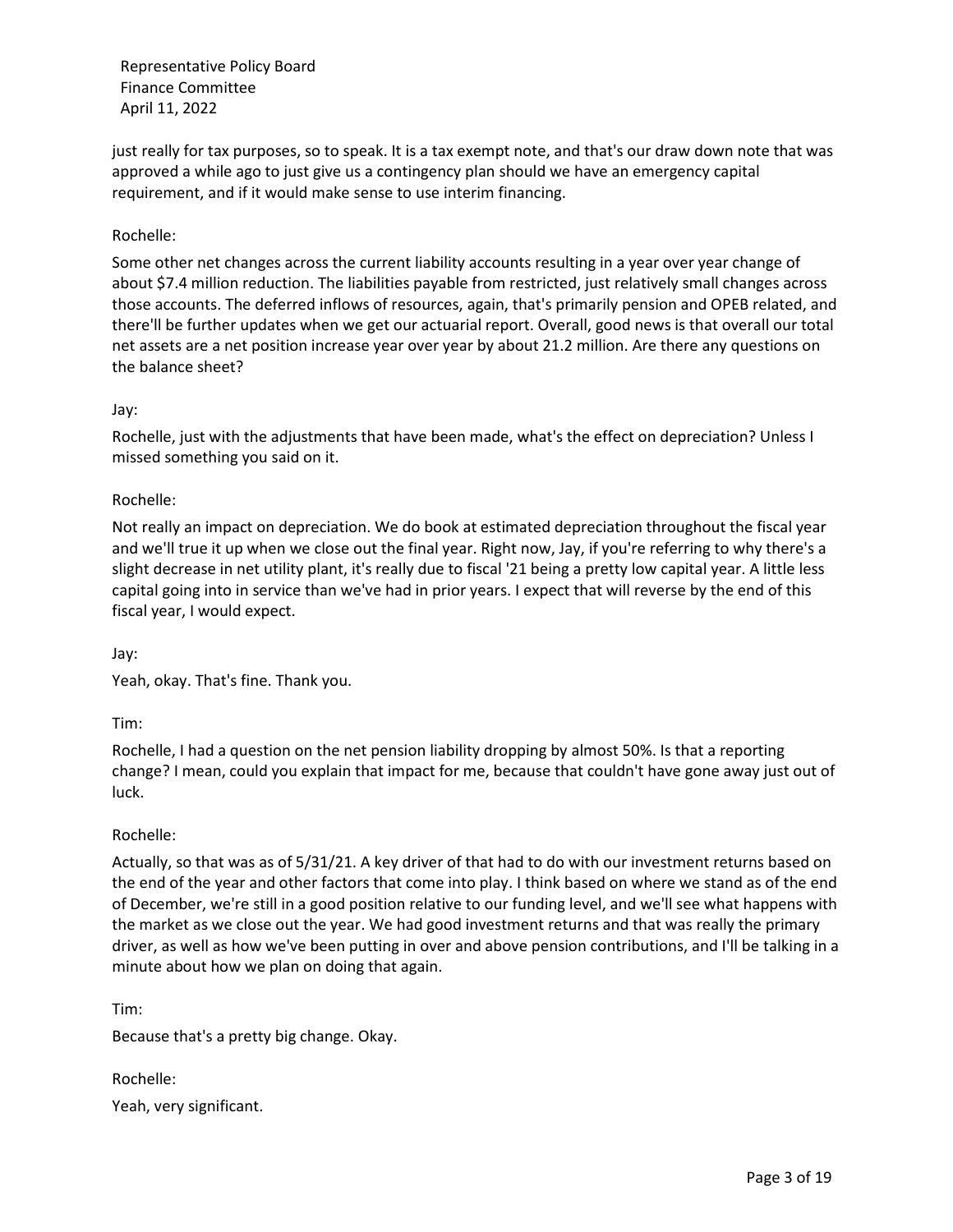Tim:

Thank you.

### Rochelle:

Jennifer, I would skip this page and go to the next page. I don't know if you can share the whole page or not, but we can start at the top part and then we'll go down to the maintenance test at the bottom. Just key points on the very top part. You can see that operating revenues were over budget by about 274,000. That's actually less than a half a percent. I do want to comment here that we've talked, when we talk about the maintenance tests and the billings in January, due to the big bank conversion to monthly billing, that's from a billing perspective, but the timing of our billing does not impact our earned revenues, because earned revenues, which you're looking at on the top part of this page, are based on what we earn regardless of what we bill. We're not going to see the same impact on our earned revenues and our audited financials that we're seeing from a billing and timing of payments that we'll see in the maintenance test. I just wanted to mention that.

### Rochelle:

You can see that operating expenses, O&M, are under by 3.8 million. That's approximately a little over 8%. At this point, we see that about 47% of that or close to 50% is permanent savings. However, as I mentioned earlier, and you're going to see this, and you'll actually already have seen it in your budget package, we are going to be proposing an additional pension contribution before we close the year. That additional pension contribution is going to eat into that permanent under run. Then at this point probably about 53%, just a little over 50%, we would still consider timing. I'll talk a little bit later on in the presentation about some of the larger variances.

#### Rochelle:

Moving down to the bottom part of the page, so this is our maintenance test and our outlook for the end of the year. We have made some improvements since the last time that you've seen this. Now with our approved rate increase in effect, we factored that into our projections. We also are now through the billing that actually occurred associated with the big bank conversion to monthly billing, so we're comfortable with that one time impact there and we factored that into our outlook. The other key thing, when you look at the budget versus projection, do keep in mind that our original budget we did not put in any of the rate application, it had not yet been filed, not to mention not approved, so the budget of the 116.6 million did not include any of the rate increase.

#### Rochelle:

From a O&M perspective, as I just mentioned a bit ago, we're projecting to be just under our budget and that is with the additional pension contribution that we'll be proposing to the authority board at the April meeting. The depreciation change here is based on the rate application and it's prorated for the remainder of the fiscal year. We did make updates to our pilot outlook based on what we actually paid, so that's pretty much behind us now. That came in lower than our budgeted amount. We also made updates in our debt service, this reflects the favorable impact on the refinancing that we did in January. It also reflects some favorable timing of our DWSRF financing. We are still expecting to do two more DWSRF financings before the end of the fiscal year.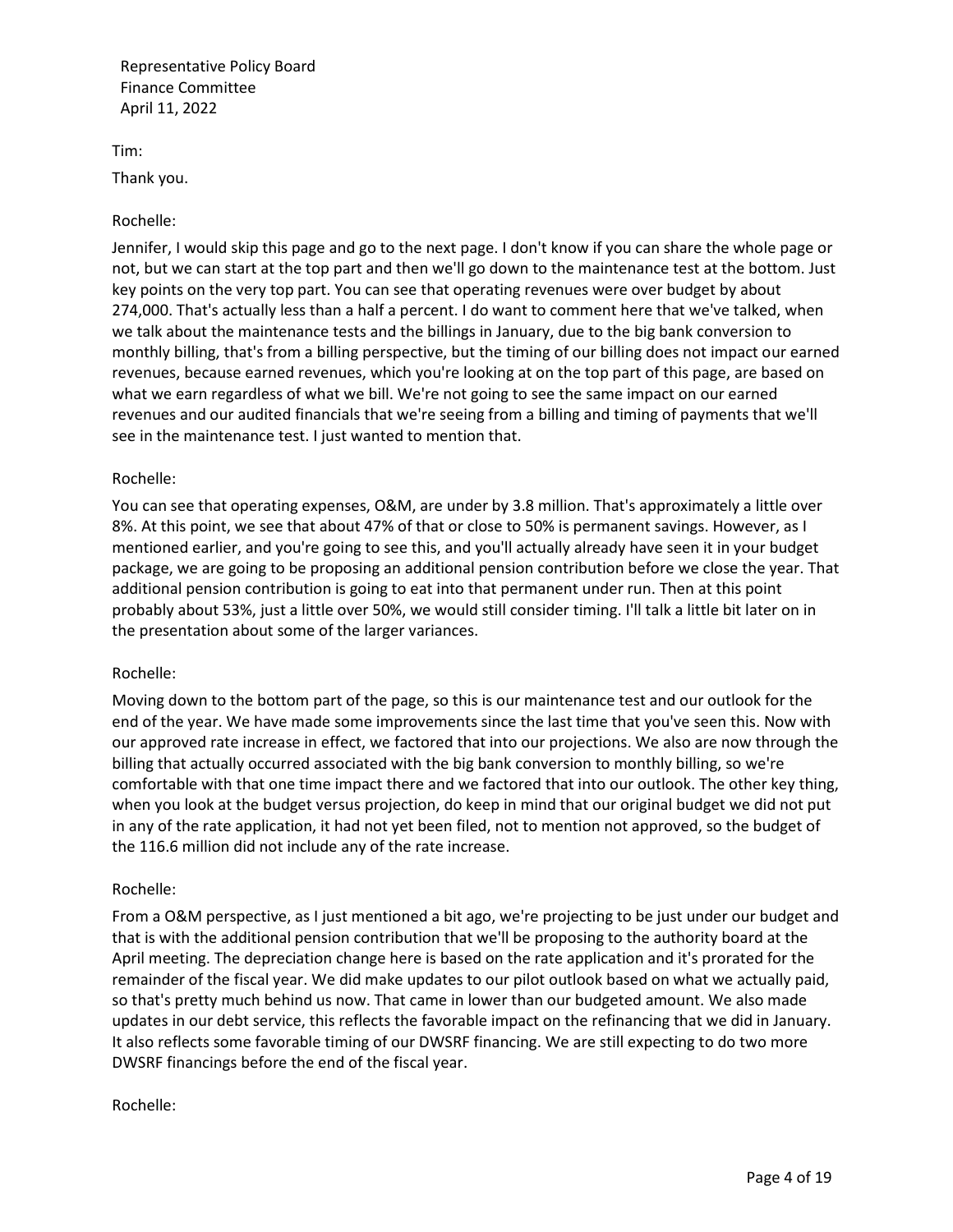Just to mention here, so as you know, we did our new money financing in January, but we structured that such that there was no payments on that new debt until fiscal '23, so although we're transferring money to make the upcoming debt service payments, we don't have a impact on fiscal '22. That's also helping with our debt service and our coverage, and so we're now projecting to be at 125% for the end of the year. We'll continue to watch that as we close out the fiscal year.

### Rochelle:

Any questions on this page? If you move to the next page, Jennifer, and maybe make it a little bit bigger. I'm not going to get into a lot of detail here, other than to mention part of this is basically a repeat of the page that you've just seen, but this is where we do sensitivity. For this year, our sensitivity was what if our consumption goes up 3% or what if it goes down 3%? Even though there's only three months left in the fiscal year, so the impact is not as significant as earlier in the year, there is still some impacts.

### Rochelle:

Including, if you scroll down, Jennifer, on our maintenance test, even with three months left to go, there is even a 1% change in either direction based on whether or not our consumption would go down. The 125% would actually go up to 126%. Still demonstrates, which we hope to do with this one page here, is even small changes could really impact how we end the year. This is why we watch this closely, because even small changes can make a difference in what our coverage is. Are there any questions? If not, we'll move on to the next page.

#### Tim:

I just had a question. I do have a question, Rochelle, and it doesn't have so much to do with this, but just a question. As far as the monthly billing, by the end of this fiscal year we will have been, what, six months of monthly billing versus quarterly billing?

#### Rochelle:

A little less than five months. It actually went into effect January 5th.

Tim:

Okay. I know we don't quite have an understanding of consumer reception to all of this, but has there been any feedback from the folks that aren't having this drawn out of their account every month automatically and they simply have to note it in their checkbook? For those folks that are writing a tiny check every month, has there been any griping, anybody that wants to pay more? Anyone that wants to just get it over with and pay by the quarter? Any of that? I'm curious.

#### Rochelle:

I think there's some, and other people are closer to this than I am. I know there's at least some people who actually do prefer quarterly billing, which we're not offering anymore. I don't think it's been significant or widespread.

## Tim:

Right, which I understand. Here's another little question. If somebody writes you a check for 100 instead of a check for \$25, just because they're going to be that way, how will you guys handle that?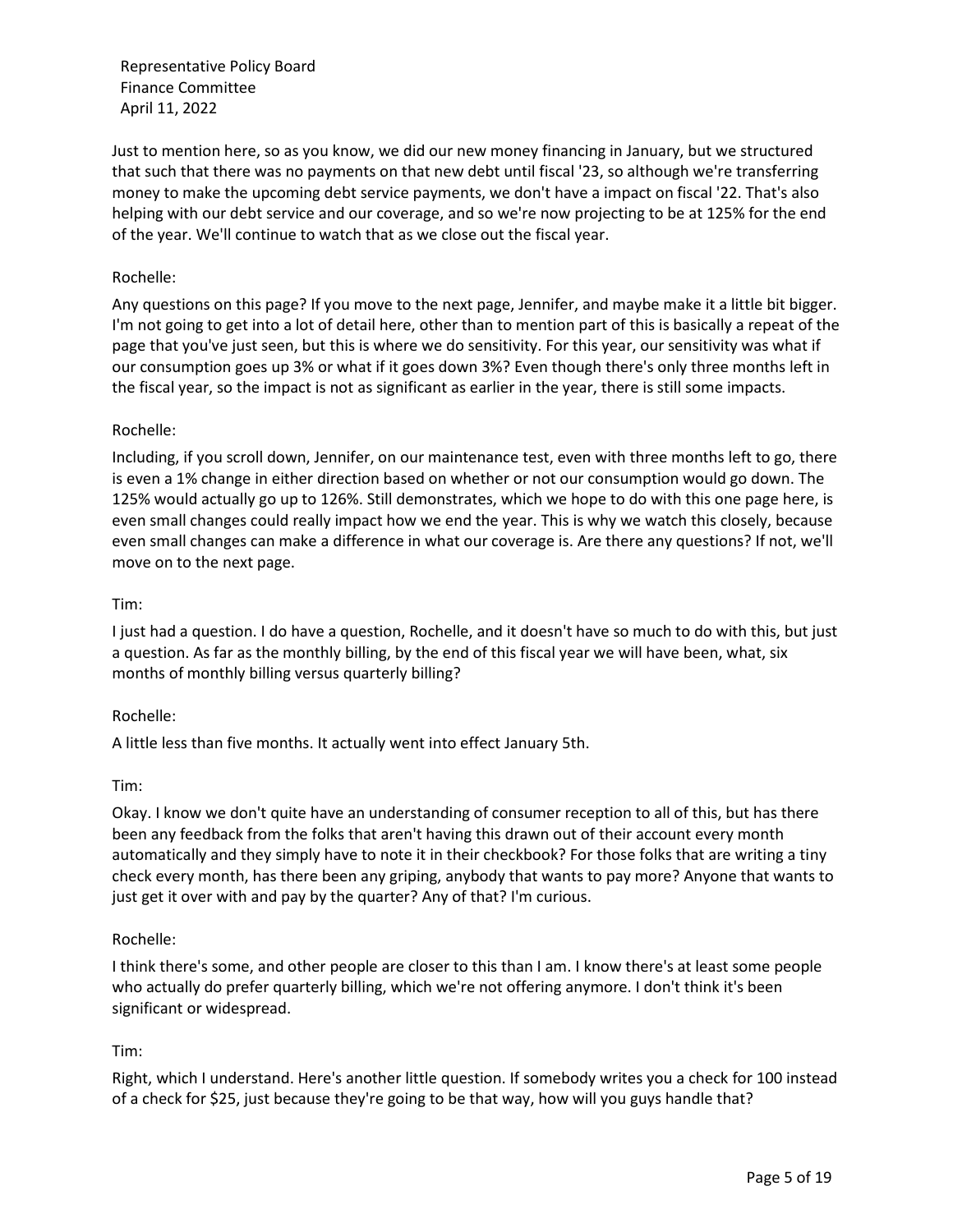# Rochelle:

Okay, so that actually is a payment on account, and as their bill comes in, let's say their water bill, it'll get applied, so they'll run a credit for a couple months if they do that. People can do that.

# Tim:

Well, I guess what I'm wondering, not that we're going back anywhere, and maybe it won't make a difference in the whole scheme of things, but I will be curious to know over time if it becomes a bit of a bookkeeping thing where we're running people who are paying over or under, if they just comply and pay monthly. I'm just curious, because obviously if you're a big user it's one thing, but if you're a household that was paying quarterly and now you're writing a check for \$25 every month, I'm just curious.

# Rochelle:

Yeah. Our system is set up to handle that as well as our tracking, even from both a cash perspective, because we actually monitor what happens to the payment on accounts that we do get today.

## Tim:

Well for me, clearly it's a reason to just have automatic payments as a consumer, just to get it over with and make it simple. Another sales pitch, I guess. Sorry to take you on an aside, but just was curious. Thank you.

Rochelle:

If you go-

## Charles:

Another question on that then, Rochelle, I don't know if it has any volume at this point in time, but do we have to pay the consumers anything on that credit that sits on the books for two or three months at a time?

## Rochelle:

No, we don't pay interest on it. It's not really a deposit, it's just a payment on account and it'll stay there until it clears their next-

## Charles:

Okay, so there are regulations and requirements that we have to follow as far as ... I mean, that's their money at that point in time, we're just using it, right?

## Rochelle:

Well, they've actually paid it, so because they paid it, it is called payment on account. It's applied against the customer's account and it'll be utilized for the next charges that come in.

## Charles:

Okay, so there are no regulations that we have to pay any interest or anything like that on.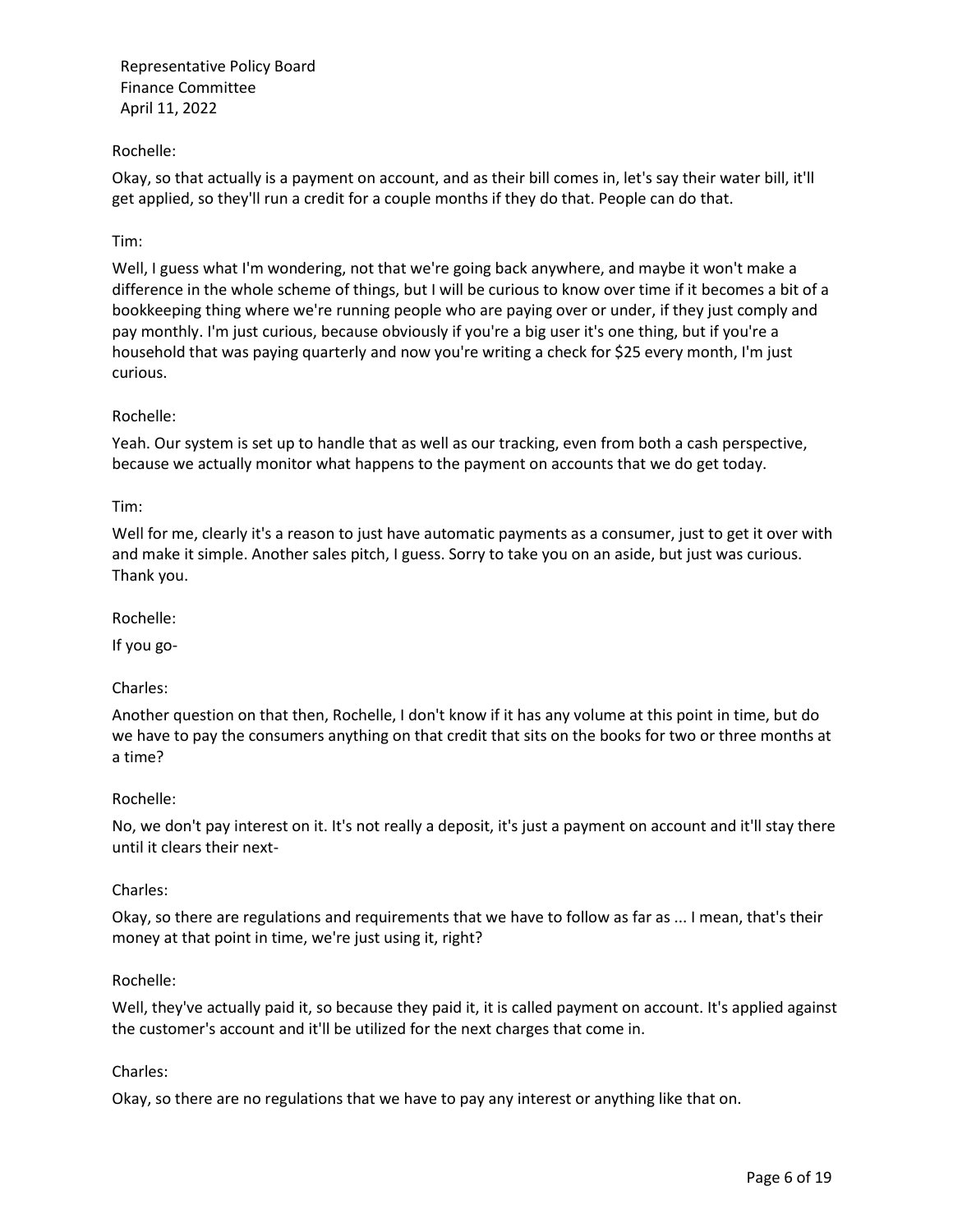Rochelle:

Correct.

Charles:

How about credit card usage, has that changed at all?

# Rochelle:

I'm actually hoping that we'll see more ACH's. That's another thing, Charles, you might remember that we were trying to do because we would prefer customers to opt for ACH. It's the lowest cost option. I don't have the latest statistics though on if we've seen a movement away from credit cards more into the ACH.

Charles:

Okay. Interesting.

# Rochelle:

Okay, so here I just want to highlight some of the bigger changes. As I mentioned earlier, our year end projection is to come in slightly under the fiscal '22 budgeted amount. Some of the larger changes are payroll is under and we're projecting that to continue to be under. We are under our head count, and we are under our head count even with our vacancy factor that we utilized for the first time in fiscal '22 here. It's not necessarily good from a operational perspective, but from a financial perspective it is giving us a favorable variance.

## Rochelle:

Employee benefits, I think you've probably heard this, the last two quarters we are continuing to run under for medical expense, that's the primary driver here. Also, the fact that we're under in payroll, it is also impacting our employer FICA as well as our 401k. Those are also drivers there. Some of the other drivers, power is actually running a little bit under, that is lower than anticipated cost. Road repair is actually one of the ones that has one of the higher, although not the highest variance. We have been incurring some additional costs there.

## Rochelle:

Also, on collection expense, that is running under. That's about 236,000 under. That's primarily due to year to date collection related expenses being under, and we haven't had to make contributions to our affordability fund, so that's also contributing to under run. Also, relative to outside services, that's under by 571,000. That's one of our larger variances. At this point, it is mostly due to timing. We'll be watching that as we close out the year. There are some larger variances in some particular areas and they're still projecting that they'll come in at the budgeted amount, if not actually a little bit higher in that line.

## Rochelle:

Also, the central lab and water quality, that variance there is primarily due to the mix between internal and outside lab services, so we are under running on the O&M or on the utility side. That's that 220,000. Maintenance and repair is currently under running, but we are expecting that to actually come in higher than budget at this point. There are some things that are going to be happening later in the fiscal year.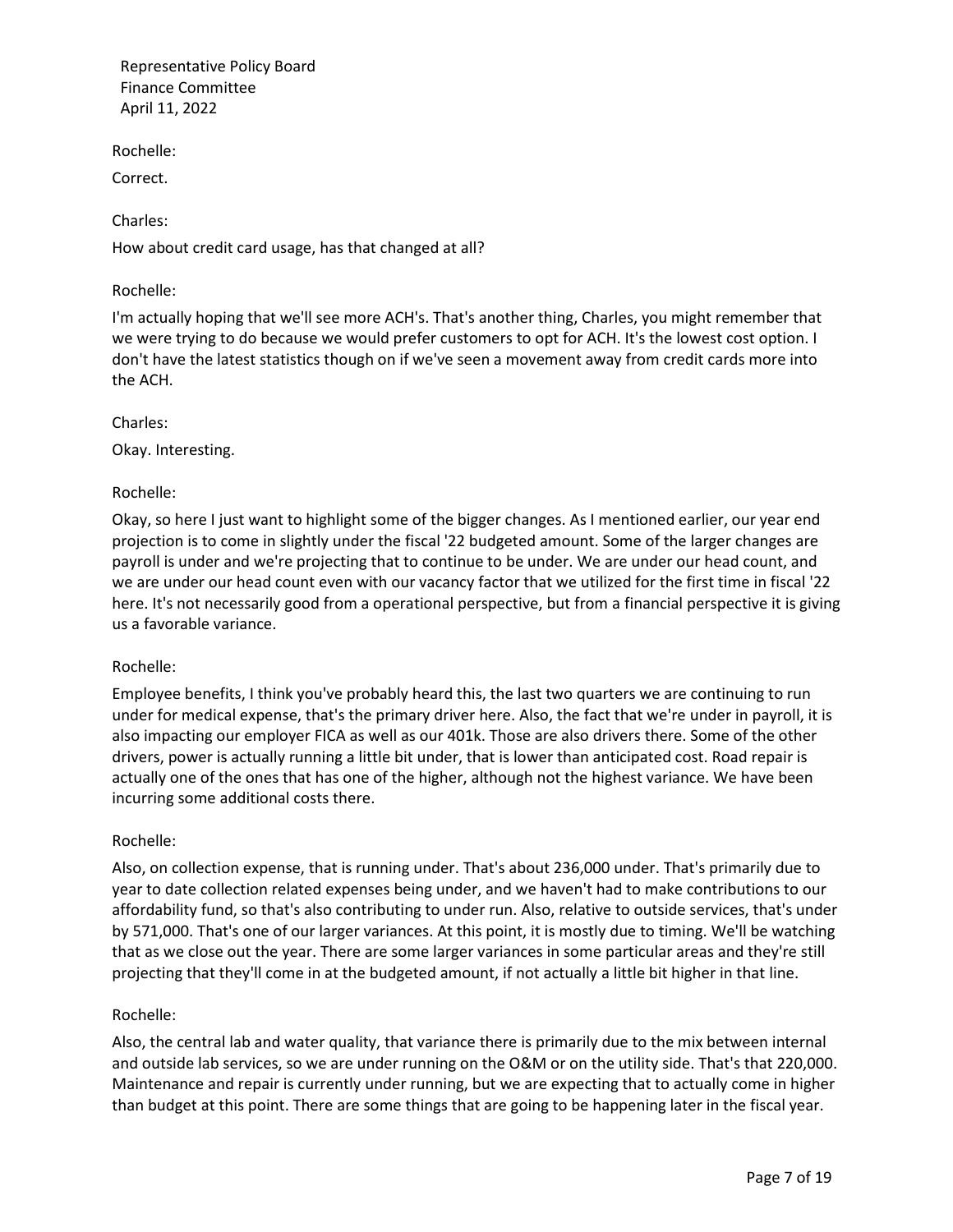Again, from an overall perspective we're projecting to be at the basically 59.6 million, including absorbing an additional pension contribution. Are there any questions?

Jay:

Rochelle, Jay. Yes. I'm going to backtrack a little on that pension fund, which I have a consistency of bringing up on occasion. Are we fully funded on the pension fund or close to it?

Rochelle:

We're getting much closer. I don't have it right in front of me, but from memory, the bargaining unit actually at the end of the fiscal year was actually a little over 90, and the salary plan was over 80, so we did really well. That was one of the drivers of why that liability went down so significantly. We're definitely making progress on our path to get to fully funded, other than the annual service costs, by fiscal '25. We're recommending this additional pension contribution to help get there and also help mitigate should there be a change in the market.

Jay:

That's very good. Okay. I'm happy to hear that because with the changes in personnel, and I know we were flagging when I first come on the board, and that's been one of my priorities, is to make sure we get to be funded to protect our people that are working for us too. Yes. Thank you.

Rochelle:

Yup. We're working on getting there.

Jay:

Okay. That's very good.

Mario:

Rochelle, quick question. Did you say that the employee benefits were running under?

Rochelle:

Employee benefits are running under. If you're looking at why the projection looks like they're higher perhaps-

Mario:

Yes.

## Rochelle:

That is because, and it's actually in the wrong line, I noticed that after I submitted it. What's actually happening is the pension is going to be over, if our recommendation is adopted by the authority, and the other employee benefits will actually be, they'll come in under. The net impact is roughly 600,000.

Mario:

Okay, so you just have it in the benefits line item instead of pension. Thank you.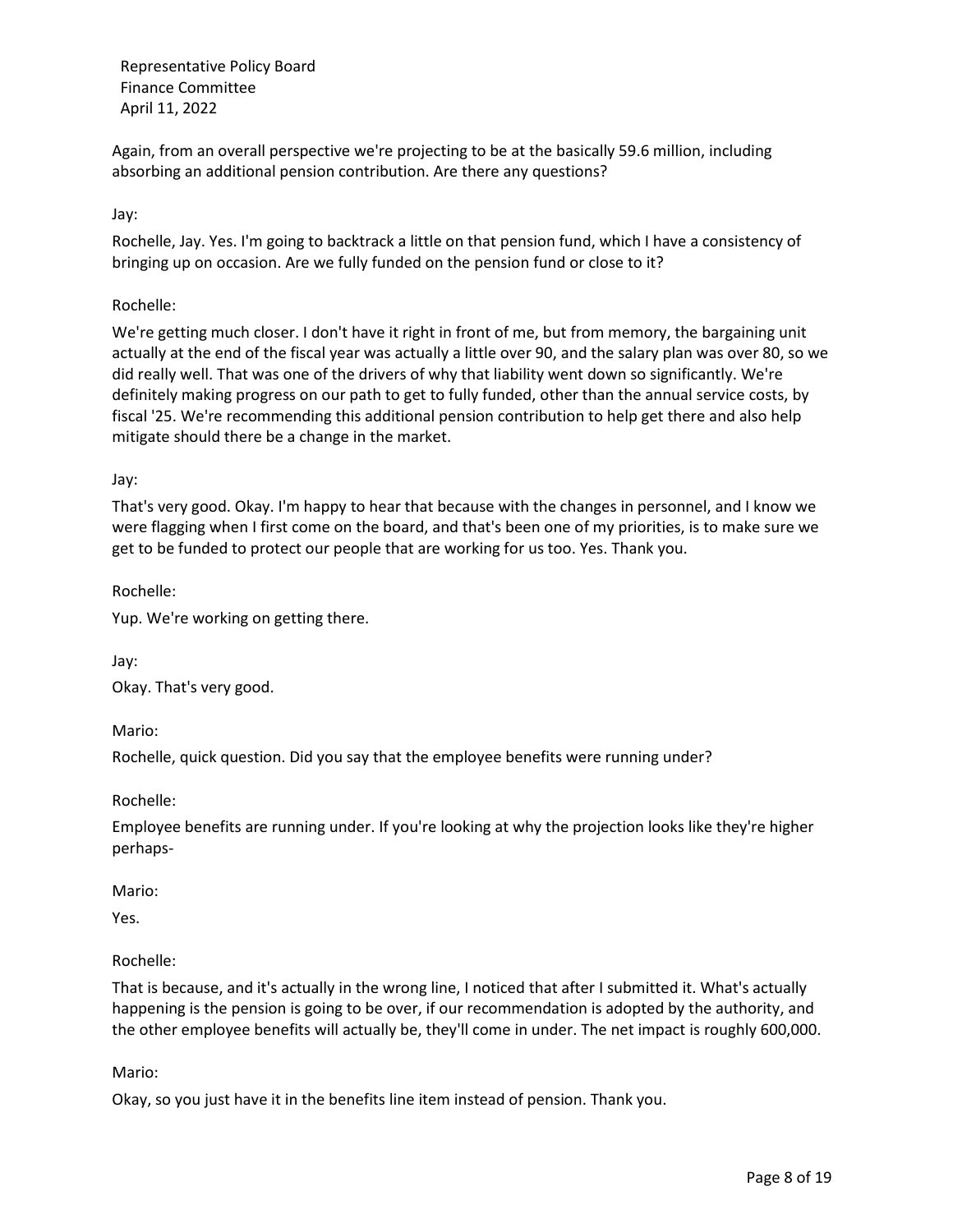### Jay:

Yeah. That's more positive than we've ever had it before, going in that direction. Yes. Thank you.

#### Rochelle:

Any other questions before I go to the next page? Okay. This is our capital projections. First at a high level we are currently projecting, excluding the contingency, to be at about 98%. That might be a little optimistic, and you're going to hear more about what I'm going to mention now at the upcoming budget meetings, but we did move some significant amount of money into contingency, about 7.4 million. That was primarily the derby tank as well as West River improvements, as well as smaller amounts for two other projects. We did that to be prudent. We know that for West River there are supply chain impacts, and derby tank has been delayed for other reasons. We wanted to put that money aside, so the way to facilitate that from a paper perspective is to move those monies into the contingency, so those monies will be available for fiscal '23. We do have a relatively large contingency, and again, you're going to hear more about that at the budget presentation.

### Rochelle:

With that adjustment, we're projecting to be at about 98%. Here I'm just going to cover some of the larger year to date variances. I'll start with, under the treatment category, the Lake Saltonstall electric upgrade projects. There is some work going on between two engineering firms, they're working on an agreement for the hydro turbine upgrade. That's taken a little bit longer than anticipated, so the fiscal '22 work will complete under budget and the project is expected to complete in fiscal 2023.

#### Rochelle:

Another project within that treatment category that's actually over by 191,000, I think we talked about this last quarter also, this is North Sleeping Giant Well Field. This is over primarily because the project, we did more work actually in fiscal '21, and although an amendment has been processed, still on a year to date basis we're projecting we're over in that category.

#### Rochelle:

Also, going down almost to the bottom, you'll see that in this same category but under miscellaneous treatments, there is an under run of about 184,000. This is actually a project for roof replacement. It's actually at the South Cheshire Well Field, and that's been impacted by some weather and other contractor delays. That's still expected to complete on budget for the end of the fiscal year.

#### Rochelle:

Moving down to the transmission and distribution category. Service connections are over by about 250,000, and that's primarily due to increased costs related to paving work. Capital pipe service connections is also over by about 249,000. That's due to the increased amount of service transfers associated with capital work, as well as additional work on First Avenue in East Haven. We have accounted though for those overages as we do amendments and work through where we're going to end the fiscal year.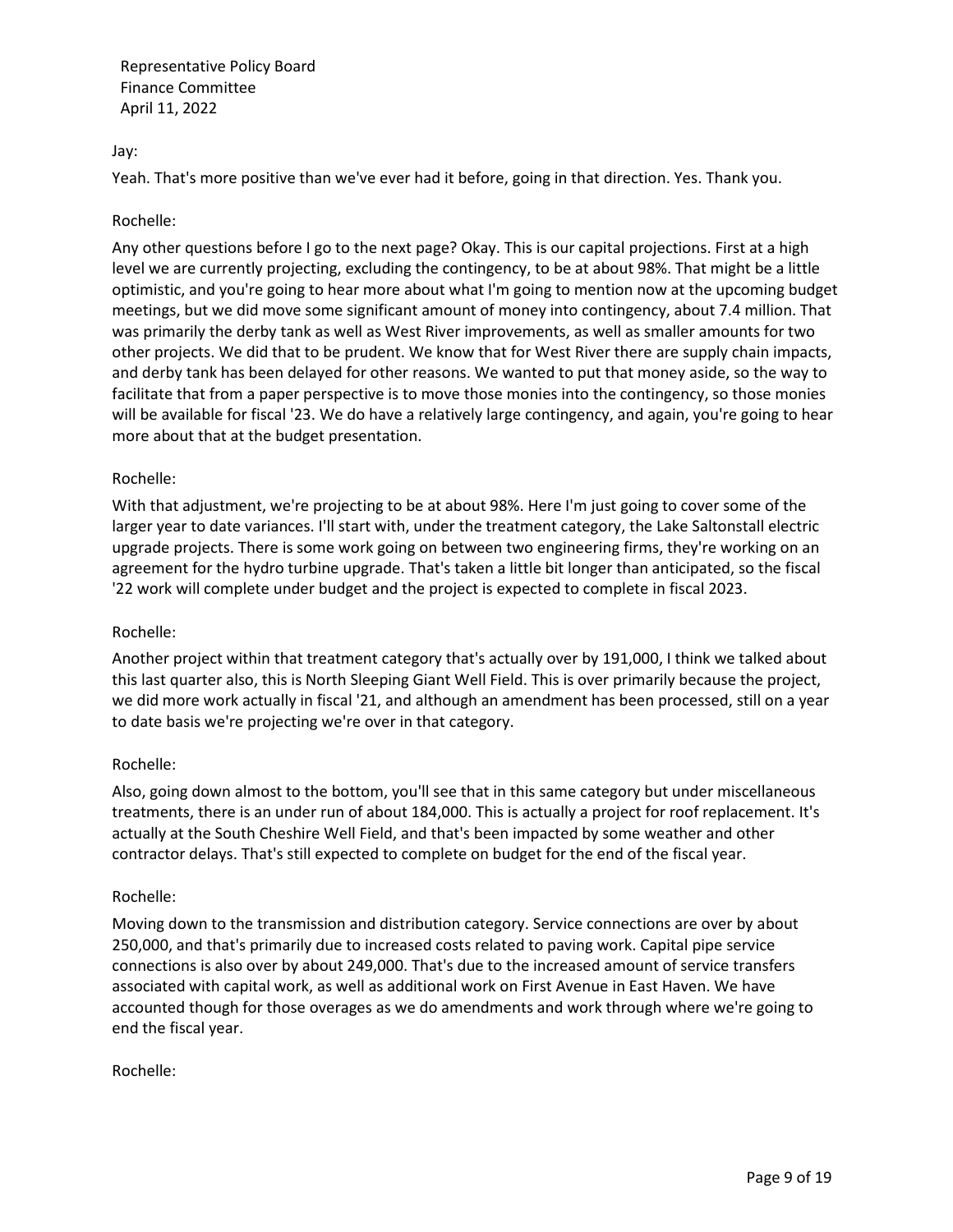The State Street pipe bridge is under expended by about 368,000, and that's a result of some redesign work and material lead times.

## Rochelle:

The West River water treatment plant finished water reservoir improvements, that's under by about 236,000, and that project is now expected to complete under budget.

### Rochelle:

The Burwell Hill Pump Station project, that's over by about 253,000, and that's a result of project work progressing faster than originally planned.

### Rochelle:

If we move now to the general plant category, a couple of the larger variances here are data center lifecycle replacements, that's under by about 205,000. This is primarily due to some timing, where moving some radio consoles was moved into March due to some supply chain challenges, and the project is expected to complete in May.

### Rochelle:

The SAP monthly billing project is a project that year to date is under by about 450,000. That's primarily due to lower than anticipated effort associated with the conversion.

### Rochelle:

Then for the trucks, autos and portable equipment, that's actually within that equipment category, and that's primarily lead times associated with vehicles. We are still expecting to come in yet this fiscal year, so the lead time on our vehicles have definitely been pushed out. We're trying to deal with that as we look not just at this fiscal year, but in fiscal '23 as well. Overall, some year to date, primarily under runs and still adjusted for the contingency to expect at this point to meet our target of 96%. Are there any questions on the capital?

Tim: Yeah, I had a question.

Jamie:

Rochelle, could you remind me what this SCADA, the S-C-A-D-A is?

Rochelle:

I should know this. It's basically the system that monitors our water treatment plant. C I believe is for control.

Jamie:

That's close enough. I just had no memory of what it was. Thanks.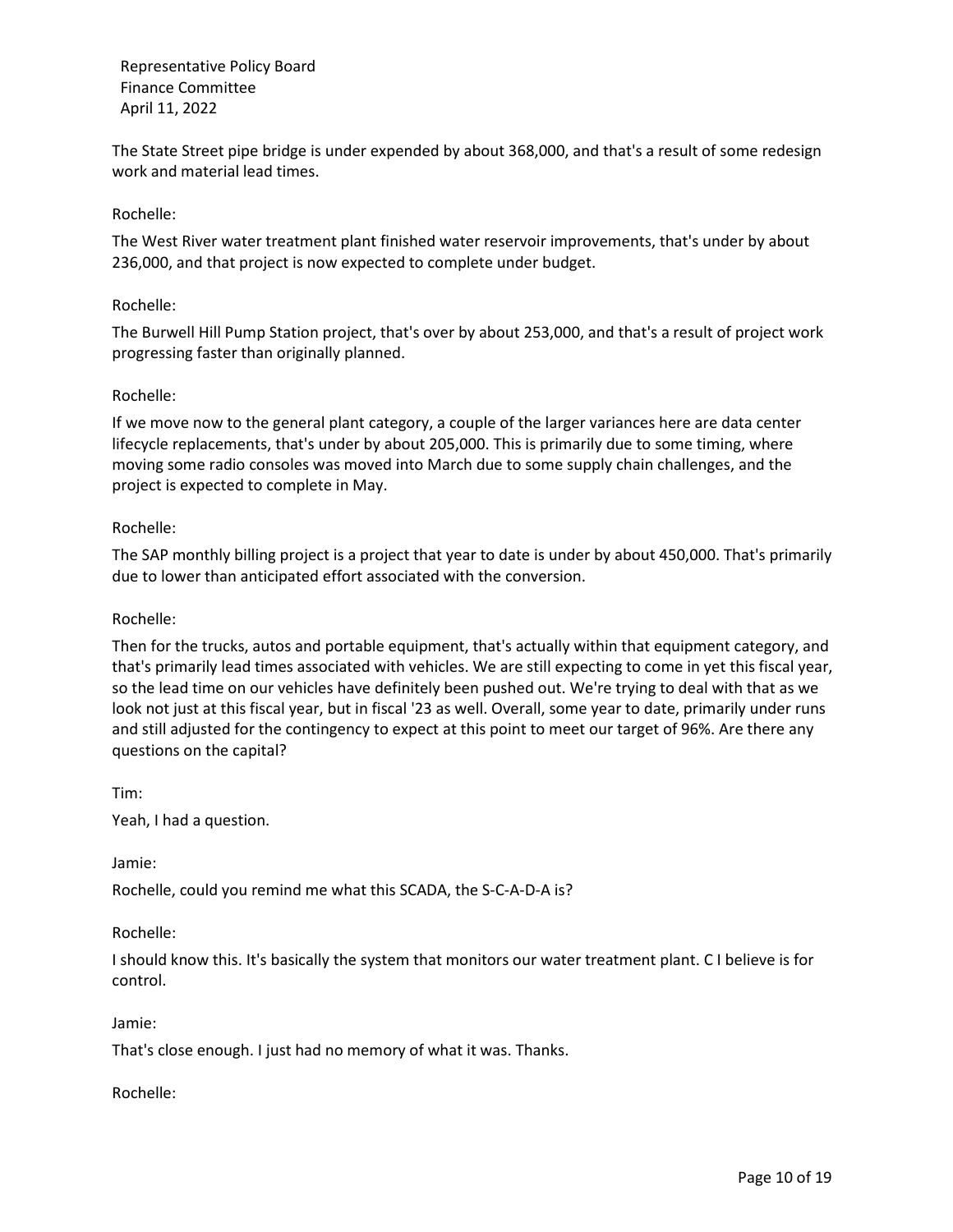Yeah. It's what our control uses to monitor the water treatment plants.

Tim:

Rochelle, my question goes to the contingency. If you could just provide a more fulsome answer or reminder as to why we have that huge number. It has something more to do with an accounting principle basically, to get us into the following year with-

## Rochelle:

No. The key drivers of that are the West River improvement and the Derby Tank. We moved those monies into contingency really because the contingency is excluded from our goal, and we really didn't want to spend money for the sake of spending money to achieve a goal, not that we would do that. By moving the monies into contingency, it takes it out of the target, which we thought was appropriate because we truly will put those monies aside and they'll be available next year. Moving it into contingency is really a formality, a paperwork formality.

Tim:

That's what I was wondering, but contingency's such a big way to lose track of what it's for. I know you guys are keeping track of it, but basically we have undone business, essentially, and it has to be done.

### Rochelle:

Yeah. What you're going to see, Tim, is in the fiscal '23 you're going to see a large contingency number and in the new fiscal year, pretty immediately, we'll redistribute that into the projects, which will primarily be West River improvements and the Derby Tank.

Tim:

In other words, it's a way to account for money unspent but that's targeted for use.

Rochelle:

Correct. Yes.

Tim:

Is that correct?

Rochelle:

Yes.

Tim:

It's really not a contingency, it's just a, I just don't like the conflation with contingency. To me that's a cost overrun account, where you kind of ... Basically it's a, I don't know. That's just accounting, I guess. It's just a big number to be stuck in contingency. Those are usually small numbers. I just was curious for a more detailed reason that-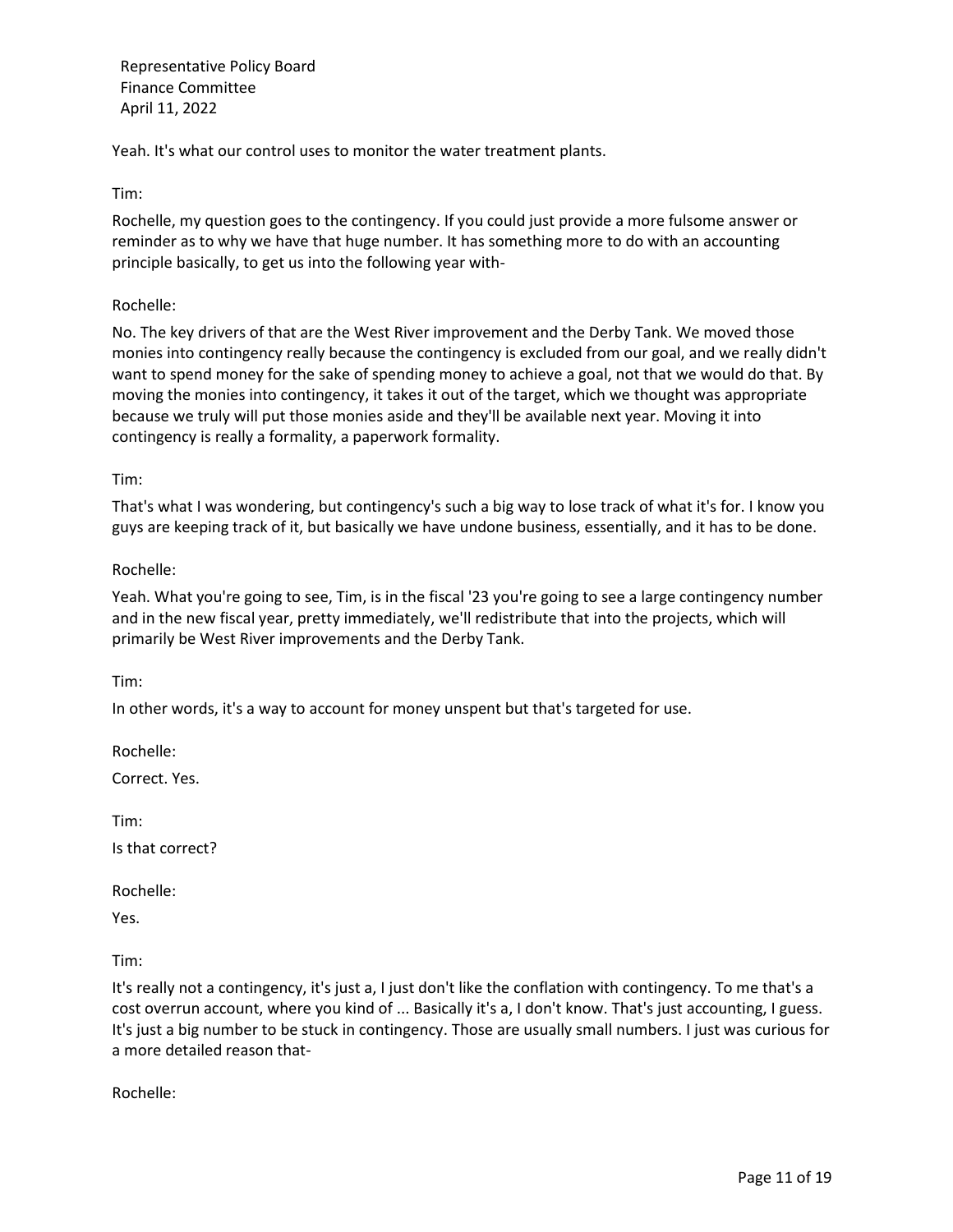It is a different use of that category, you're right.

Tim:

Right. Okay. It deserves a footnote. Okay. Thank you.

### Rochelle:

Moving on to the next page. Just want to say a couple words here. One of the areas, although we're still projecting to be on budget, is we have been in a low interest rate environment that has been adversely impacting our investment earnings versus what we budgeted. Jennifer, if you go to the next page, I just want to highlight a couple things here.

### Rochelle:

We have been able to, for the revenue fund, even though the STIF on average has been, until very recently which I'll mention in a minute, but through February it was about .09%, and we had budgeted .15%. We had been running under, but for the revenue fund, because we've been able to transfer money into the STIF, we have been able to exceed the target for that account based on the monies that we had available to earn interest on.

## Rochelle:

The good news with interest earnings, and we've already got our financing behind us, because the interest rate environment is actually going up, as you know. The STIF as of Friday was at .41, so that's a pretty significant increase, so we'll be able to see better results as we close out the fiscal year. We are continuing to look at investing money into other alternatives, and we balance the timing of doing that because we do get interest earning payments monthly from the STIF and some of the other securities. We get that quarterly, so as we close out the year we'll probably be moving more money into three to five year securities to take advantage of the somewhat still low but rising interest rate environment as we'll expect to see some additional interest earnings coming in because the STIF rate is higher.

## Rochelle:

From a construction fund perspective, we are now basically only maturing money that we need to meet our weekly funding, so we're not over. We're keeping monies invested as long as we can and only maturing the money in the construction fund when it's needed. That's helping there as well.

## Rochelle:

I'll also mention, about a year ago we have a new suite product with Citizens Bank, and you'll see from the prior page, and it's in your package, we are earning some interest given that new suite product. We are trying to do what we can, even though we are still in a low interest rate environment. Any other questions?

## Tim:

Yeah. Rochelle, the bottom line with all of that is that we basically anticipated higher interest rates and they haven't materialized to have the impact. Because it's a big miss actually, not that it's material to the whole statement, but it is a big miss. What are we doing forward?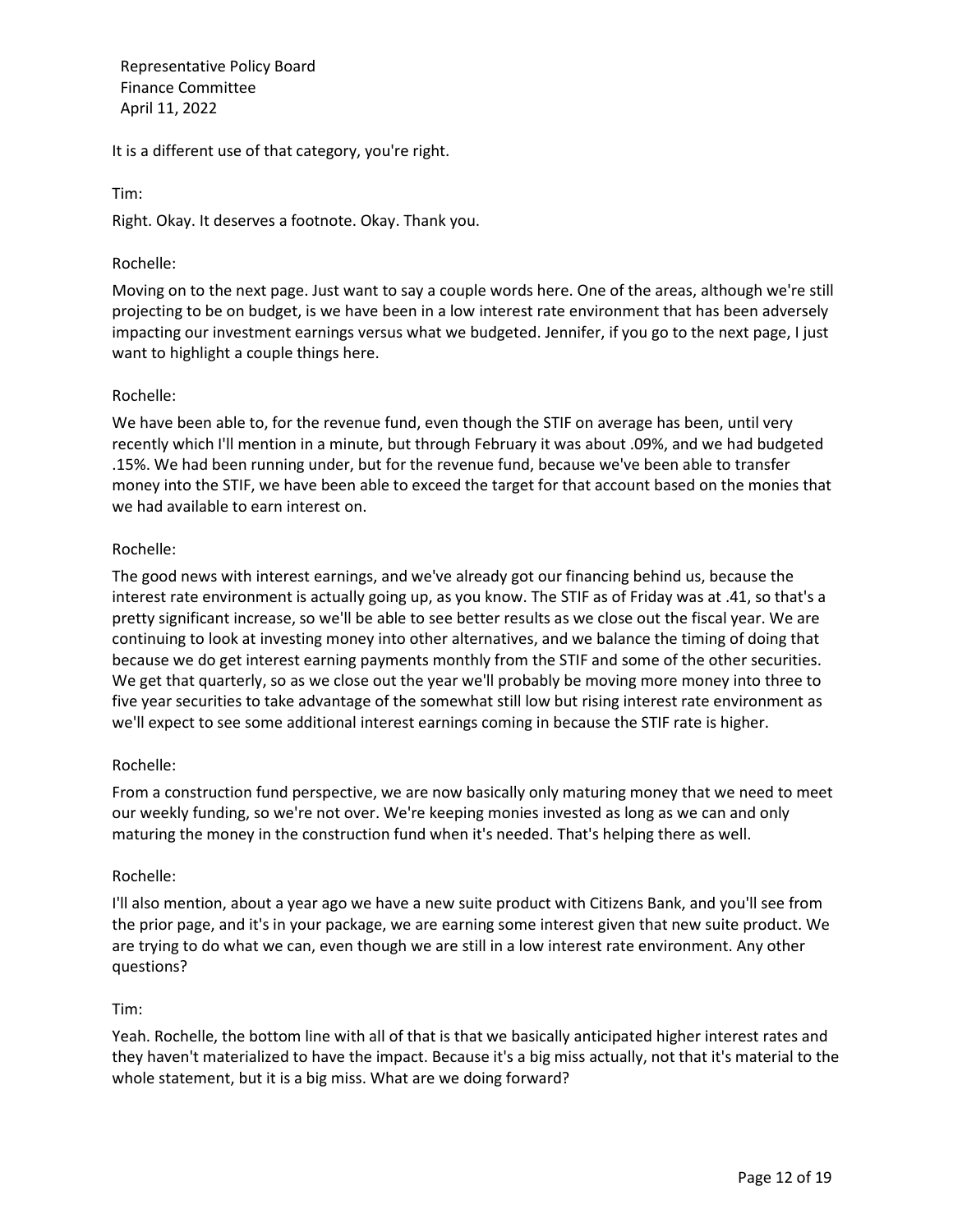# Rochelle:

Actually, and it's really a change. I wouldn't say we anticipated on the STIF from a budget perspective, like .15% and it's running at .09%. Given the monies that we have, even that makes a difference. For our fiscal '23 budget, we budgeted actually .15%, so we might see the opposite effect if the STIF stays anywhere near where it is now, because that's a really significant increase even though it's still low.

Tim:

Right. Okay. Thanks.

Ben:

Rochelle, the funds from the construction fund that were transferred into contingency, are those monies that were borrowed? If so, do you have some flexibility by putting them into contingency to put them in a slightly higher interest earning account?

### Rochelle:

I would say probably for the most part, although the construction fund separately includes the new bonds, but just given the timing and when those monies were expecting to be spent it's probably really primarily more our own internal funds than new financing.

Ben:

By putting them in a contingency, does that give you some flexibility to put them into a slightly higher interest rate account, because you're not going to be paying-

Rochelle:

Not particularly. It's still limited in what we can do.

Ben:

Okay.

Tim: Well, it's really not money, right? I mean, it's-

Rochelle: Well, it is also money.

Tim:

Well, it's money but it's not spent or borrowed, correct? It's what we budgeted for, but it's not really spent. Explain it.

Rochelle:

It's not really spent, but it is actually money that when we did all our forecasting we did expect to spend.

Tim: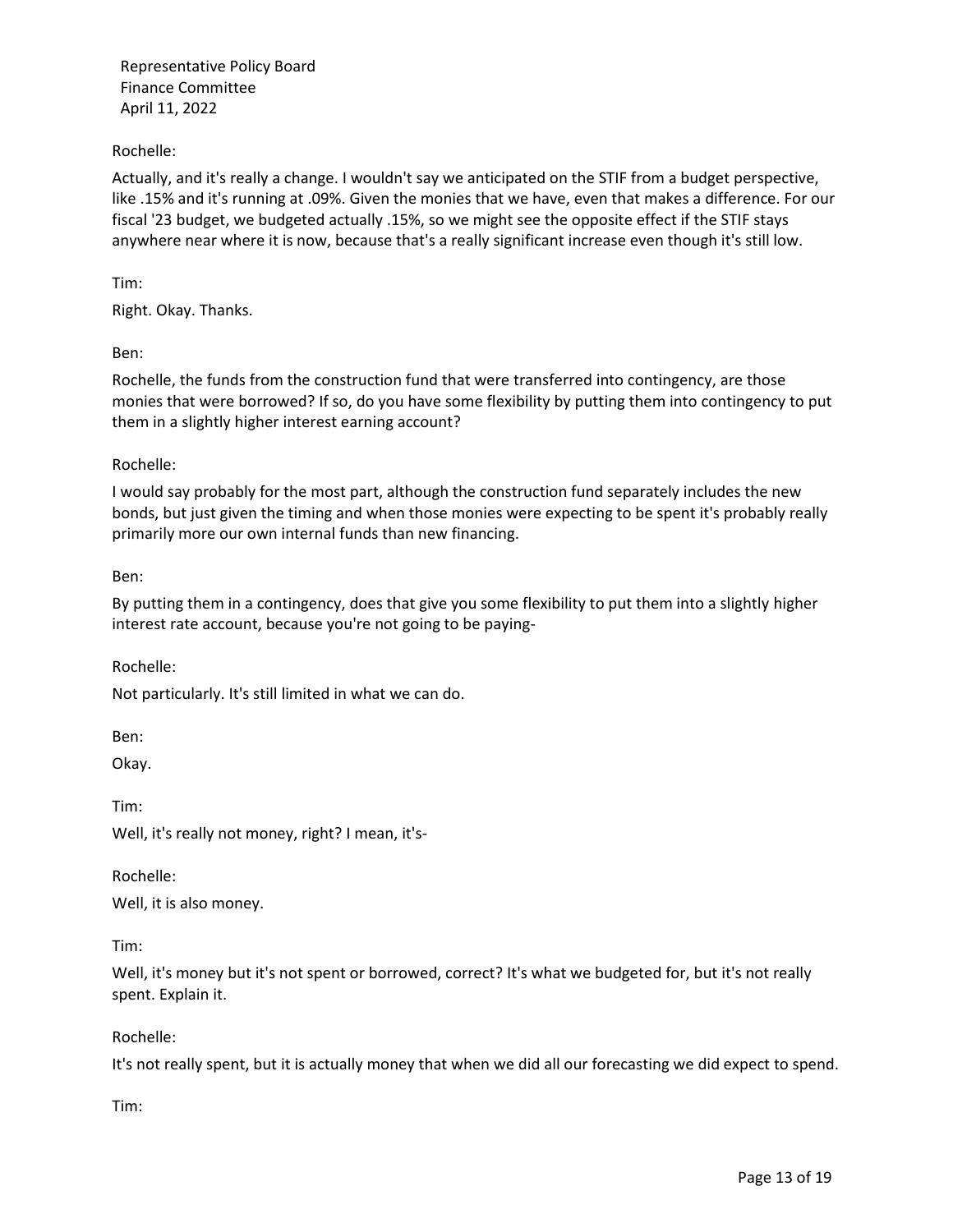Right.

Rochelle:

Just as you know, until January of this year, we were using all internally generated funds to fund our capital project, so we would have assumed that most of those monies would have been spent already.

Tim:

Okay.

Jay:

I think the pandemic has to be a side effect to the market for interest rates as well and what's happening with the utilities and the sales of housing and residence and so forth. If you look at the market today, the two year and the 10 year were way up, and then it goes to as well the inflation. The inflation is the very negative to the economy, and it looks like it's even going to be worse, which is going to be harmful to all of us.

## Rochelle:

I think also, Jay, some of the supply chain challenges that we've also seen, at least partially as a result of the pandemic, are still with us.

Tim:

The delays. Right. Okay, so I gather that brings us along to five, is that correct Rochelle and team, we're all set?

Rochelle:

Yes.

Tim:

Okay. This is-

Rochelle:

To the metrics.

Tim:

Correct.

Rochelle:

Jennifer, if you can [inaudible 00:46:46].

Jennifer:

What was that?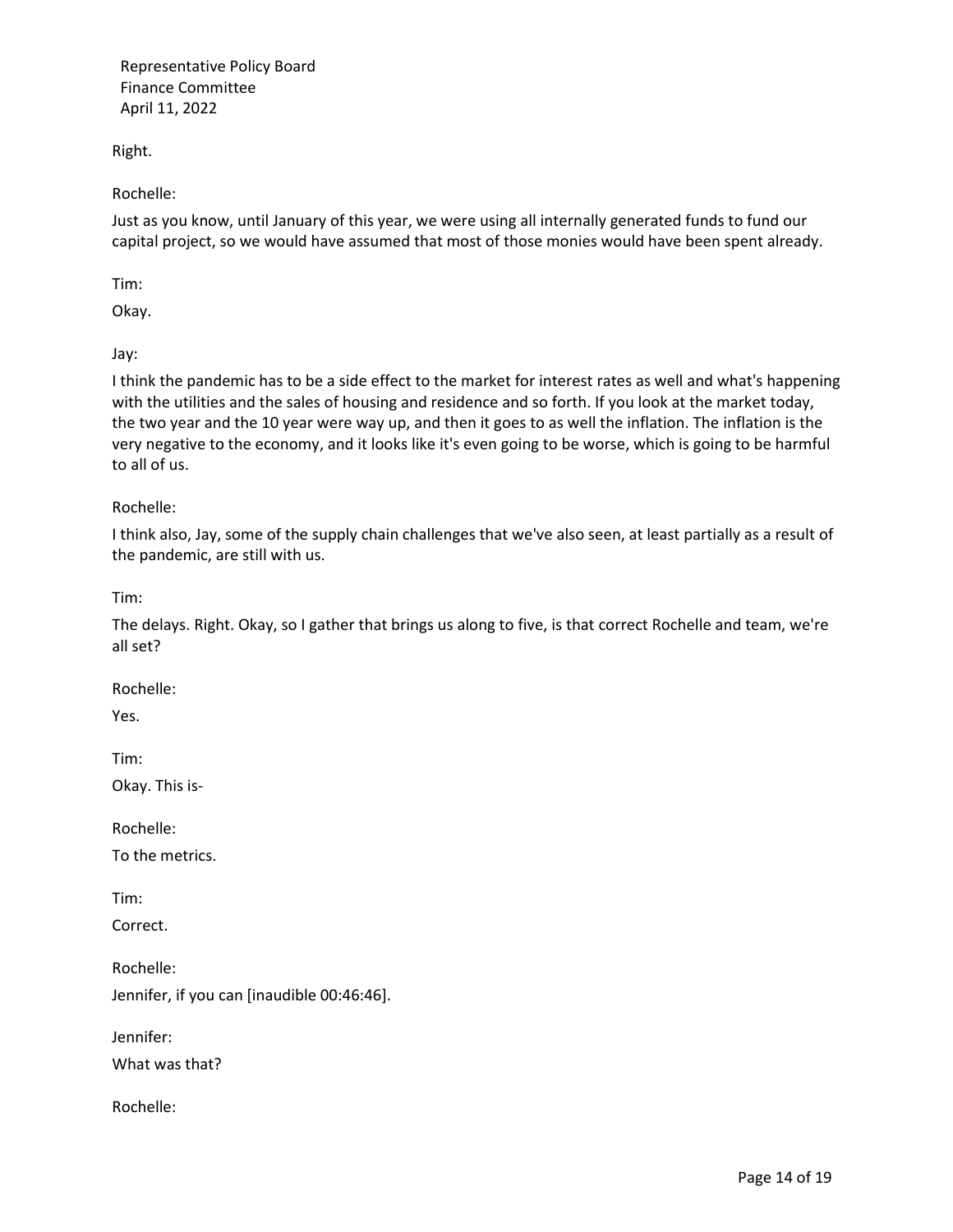The metrics, the dashboard.

Tim:

Yeah. I did not receive, nor do I believe the board received anything formally sort of prepared and forwarded. Whatever you're presenting, we haven't seen.

Jennifer:

Okay. Give me one minute. I'll get that up. One minute.

Rochelle:

Most of it we've actually covered. Do you have it, Jennifer?

Tim:

Right.

Jennifer:

I can get it up in a minute, yeah.

Tim:

Yeah. I gather it's not too different.

Jennifer:

Just one minute.

Rochelle: Sorry about that.

Jennifer: My computer's a little slow tonight. It's coming.

Rochelle:

Most everything on it we covered through the financials.

Tim:

Right.

Jennifer:

Okay.

Rochelle:

Okay, so on the customer satisfaction, there's actually we don't have an update. There are plans to do a survey later this fiscal year. For the underlying credit rating, no change since November's update. We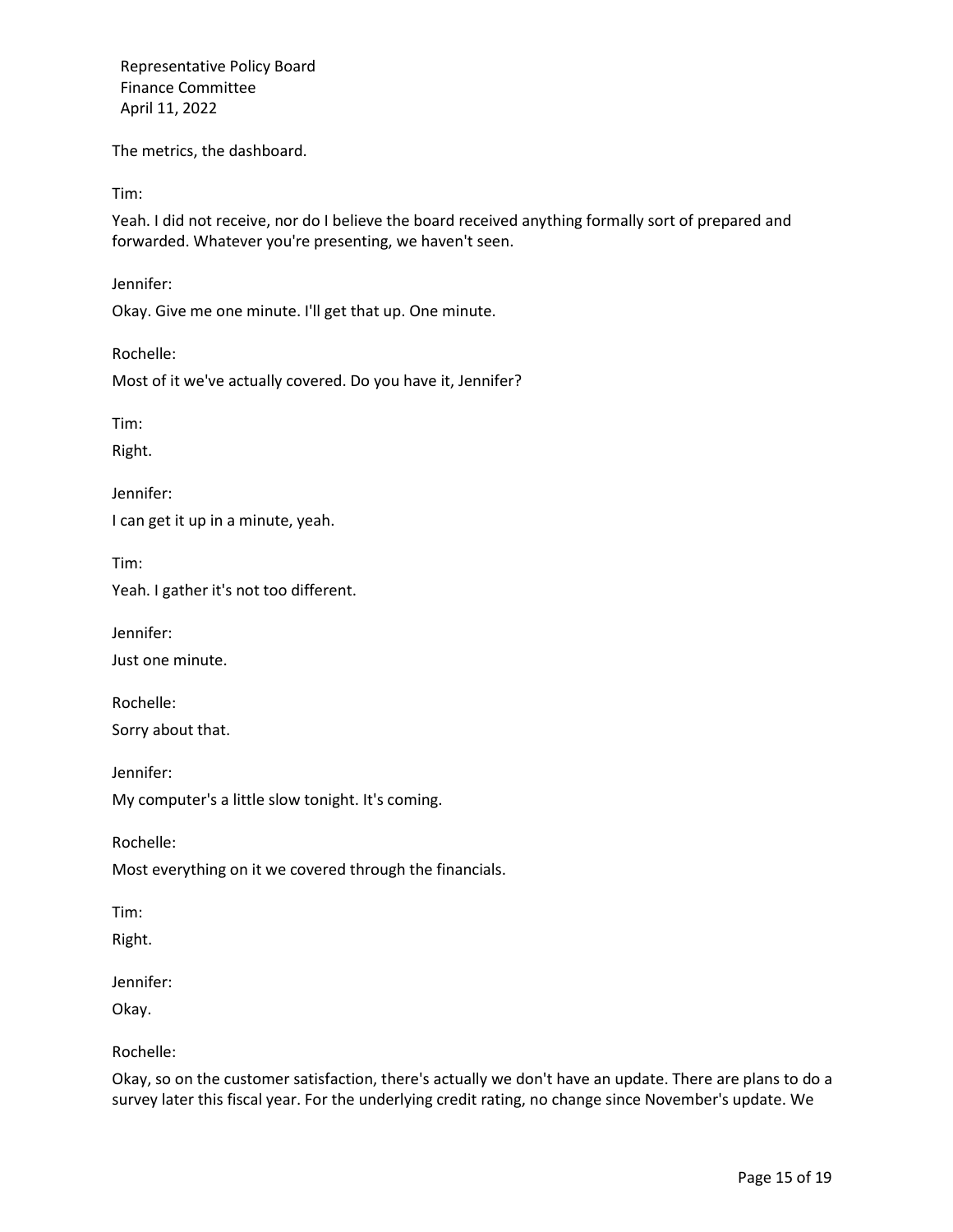were affirmed with S&P and Moody's in December of 2021 at the AA- and the a3. In the November update, I believe you did get a update of the rate comparison that was sent out at that time. There won't be a further update on that until our next official statement.

### Rochelle:

From the accrued water revenues, we covered that, year to date through February there's just a small increase over budget. Other net revenues are actually slightly under budget. O&M expenditures we had covered. It's under by almost 3.8 million. Capital expenditures are running under, but as I mentioned earlier, we are projecting to meet our target, excluding the contingency. Cash collections is currently over budget year to date, keeping in mind that the budget didn't include the rate application. Our coverage, we are now project 125% without a draw. The budgeted draw was 922,000.

#### Rochelle:

From an average production perspective, we're comparing prior year to current year, and you can actually see that prior year was 46.4, fiscal '21 was a very high production year due to the pandemic. Our result year to date is 44.7, and actually you'll be seeing a chart actually next week as part of the budget material, where we're not really back down to pre-pandemic levels, but we're definitely under where we were last year. We are expecting to continue that through the end of this fiscal year.

#### Rochelle:

We are on target for the disinfection byproducts. We are still over target for the net unaccounted for [inaudible 00:51:27], just really a small change since last quarter. At this point, probably the reservoir levels are a little dated. This was as of the end of February, we were 97% versus 82% for the long term average. Any questions?

Tim:

No. Thank you, Rochelle. You're doing great.

Rochelle:

Thanks. Sorry that it wasn't distributed.

Tim:

That's fine.

Jennifer:

I'll get that out to everybody tomorrow.

Tim:

No worries. Okay, so I guess we move along to number five, which is consider an act on recommendation to the RPB regarding completeness, mode and date of public hearing for the authorities application for the approval of the Lake Gaillard Water Treatment Plant filter influent valve replacement project. With that, you got anything prepared on that for us? Are we supposed to act on some sort of a motion of consideration to advance to the RPB? What are we looking at there?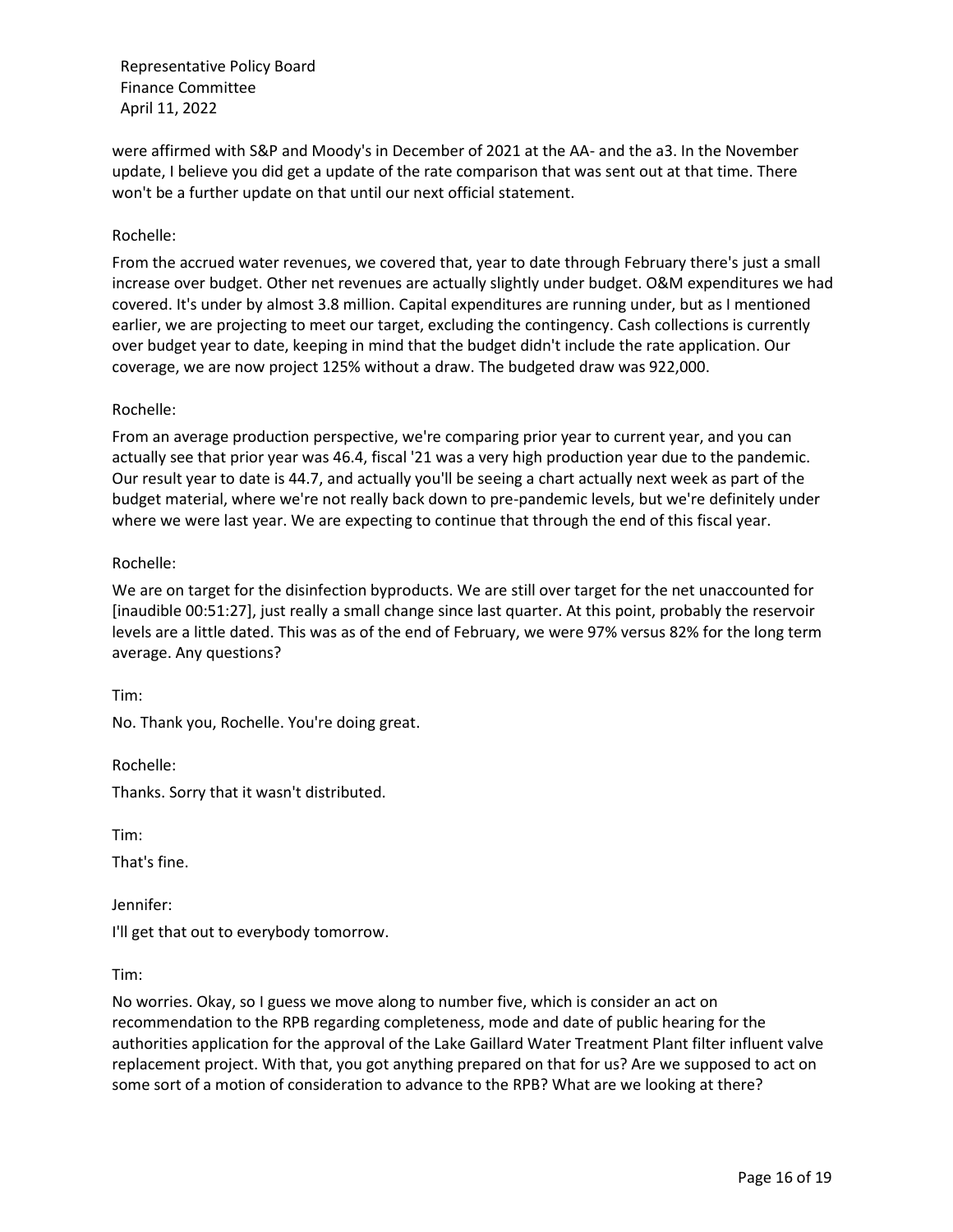Mario:

I think you're looking for a motion to consider it complete and to forward to the RPB to schedule a public hearing.

Tim:

It sort of looked like that. Thank you for that, Mr. Chair.

Vin:

So moved.

Tim:

We have a motion before it. It was moved by, I'm sorry? Who moved it? Vin?

Vin:

I did, yes.

Tim:

Vin moved it.

Jay:

Second.

Tim:

We have a second from Jay. Discussion? Okay, looks like we're raring to go with the vote. All those in favor?

Group:

Aye.

Tim:

Okay. Looks like we have unanimous consent to move that along to the full RPB. Excellent.

Mario:

Shall I expect that'll be in May? We have the time to get it on the May agenda. Okay. Jeff, does that give you enough time?

Jeff:

Yeah, that's fine. Thank you. Terrific.

Rochelle:

Thank you.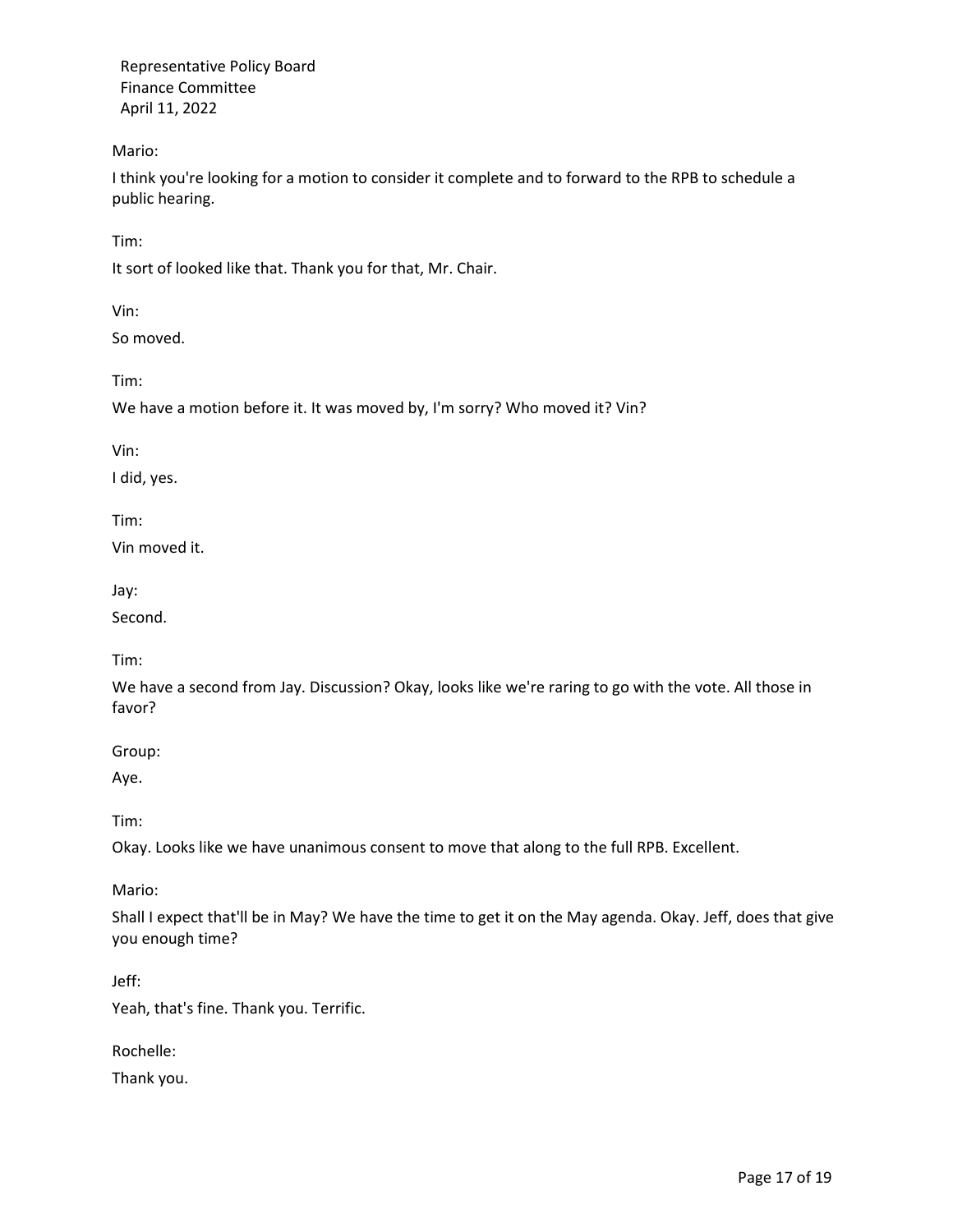Tim:

Okay. The rest is just perfunctory reminders to all. We've got the joint meetings of Consumer Affairs and Land Use Committee on Monday, April 18th at 5:30 to review the budget, followed by Wednesday the 20th with the Finance Committee at 5:00 o'clock. Again, that's whoever can attend any of those meetings is welcomed. Nothing like hearing the budget twice, but if you can attend once.

Charles:

Are they Teams or hybrid both those meetings?

Tim:

Excuse me?

Charles:

Are those meetings going to be Teams or hybrids or live, or what are they?

Tim:

I know finance I had hoped to be able to do it in person, and because I know that may be an issue for some we would make it a hybrid. I'm not certain about the other meeting, but my desire for finance was to make it a hybrid.

Charles:

Jennifer, do you know if land use is hybrid, or live, or is it Teams?

Mario:

The joints should be hybrid, Charles.

Charles:

Okay.

Mario:

Yeah, both meetings should be hybrid.

Jay:

One of them is Finance Committee, I plan to attend at the headquarters. Yes.

Tim:

Yeah, that was my goal personally, but I know you can't preclude somebody from the ability, the capacity to do it, so hybrid is perfect.

Vin:

With the moving of the meeting, it conflicts with some of my other meetings, so a hybrid meeting would accommodate me attending multiple meetings.